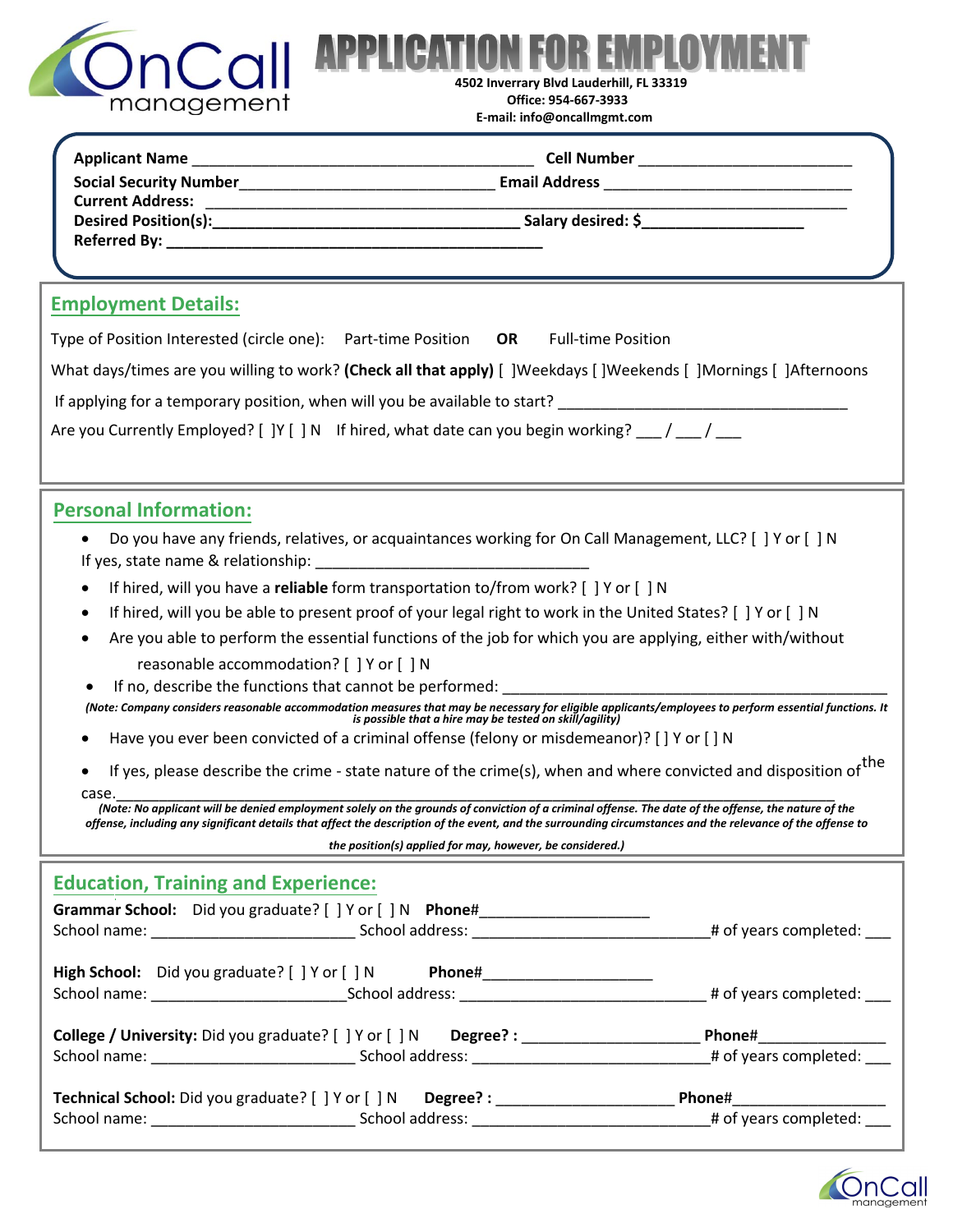| <b>Additional Information</b>                                                                                                                                                                                |                                                                                               |  |  |  |  |  |
|--------------------------------------------------------------------------------------------------------------------------------------------------------------------------------------------------------------|-----------------------------------------------------------------------------------------------|--|--|--|--|--|
| Do you speak, write or understand any foreign languages? [ ] Y or [ ] N                                                                                                                                      |                                                                                               |  |  |  |  |  |
|                                                                                                                                                                                                              |                                                                                               |  |  |  |  |  |
|                                                                                                                                                                                                              |                                                                                               |  |  |  |  |  |
|                                                                                                                                                                                                              |                                                                                               |  |  |  |  |  |
|                                                                                                                                                                                                              |                                                                                               |  |  |  |  |  |
|                                                                                                                                                                                                              |                                                                                               |  |  |  |  |  |
|                                                                                                                                                                                                              |                                                                                               |  |  |  |  |  |
| <b>Employment History</b>                                                                                                                                                                                    |                                                                                               |  |  |  |  |  |
| Are you currently employed? [ ] Y or [ ] N If you are currently employed, may we contact your current employer? [ ] Y or [ ] N                                                                               |                                                                                               |  |  |  |  |  |
|                                                                                                                                                                                                              |                                                                                               |  |  |  |  |  |
| Below, please describe past and present employment positions, dating back five years. Please account for all periods<br>of unemployment. Even if you have attached a resume, this section must be completed. |                                                                                               |  |  |  |  |  |
|                                                                                                                                                                                                              |                                                                                               |  |  |  |  |  |
|                                                                                                                                                                                                              |                                                                                               |  |  |  |  |  |
|                                                                                                                                                                                                              |                                                                                               |  |  |  |  |  |
|                                                                                                                                                                                                              |                                                                                               |  |  |  |  |  |
|                                                                                                                                                                                                              |                                                                                               |  |  |  |  |  |
|                                                                                                                                                                                                              |                                                                                               |  |  |  |  |  |
|                                                                                                                                                                                                              |                                                                                               |  |  |  |  |  |
|                                                                                                                                                                                                              |                                                                                               |  |  |  |  |  |
|                                                                                                                                                                                                              |                                                                                               |  |  |  |  |  |
|                                                                                                                                                                                                              | Reason for Leaving: 1990 and 2008 May we contact this employer for references? [1] Y or [1] N |  |  |  |  |  |
|                                                                                                                                                                                                              |                                                                                               |  |  |  |  |  |
|                                                                                                                                                                                                              |                                                                                               |  |  |  |  |  |
| Telephone Number:                                                                                                                                                                                            |                                                                                               |  |  |  |  |  |
|                                                                                                                                                                                                              |                                                                                               |  |  |  |  |  |
|                                                                                                                                                                                                              |                                                                                               |  |  |  |  |  |
|                                                                                                                                                                                                              |                                                                                               |  |  |  |  |  |
|                                                                                                                                                                                                              |                                                                                               |  |  |  |  |  |
| <b>References</b>                                                                                                                                                                                            |                                                                                               |  |  |  |  |  |
| List below three persons who have knowledge of your work performance within the last four years. Please include professional                                                                                 |                                                                                               |  |  |  |  |  |
| references only.                                                                                                                                                                                             |                                                                                               |  |  |  |  |  |
|                                                                                                                                                                                                              |                                                                                               |  |  |  |  |  |
|                                                                                                                                                                                                              |                                                                                               |  |  |  |  |  |
|                                                                                                                                                                                                              |                                                                                               |  |  |  |  |  |
|                                                                                                                                                                                                              |                                                                                               |  |  |  |  |  |
|                                                                                                                                                                                                              |                                                                                               |  |  |  |  |  |
|                                                                                                                                                                                                              |                                                                                               |  |  |  |  |  |
|                                                                                                                                                                                                              |                                                                                               |  |  |  |  |  |
|                                                                                                                                                                                                              |                                                                                               |  |  |  |  |  |